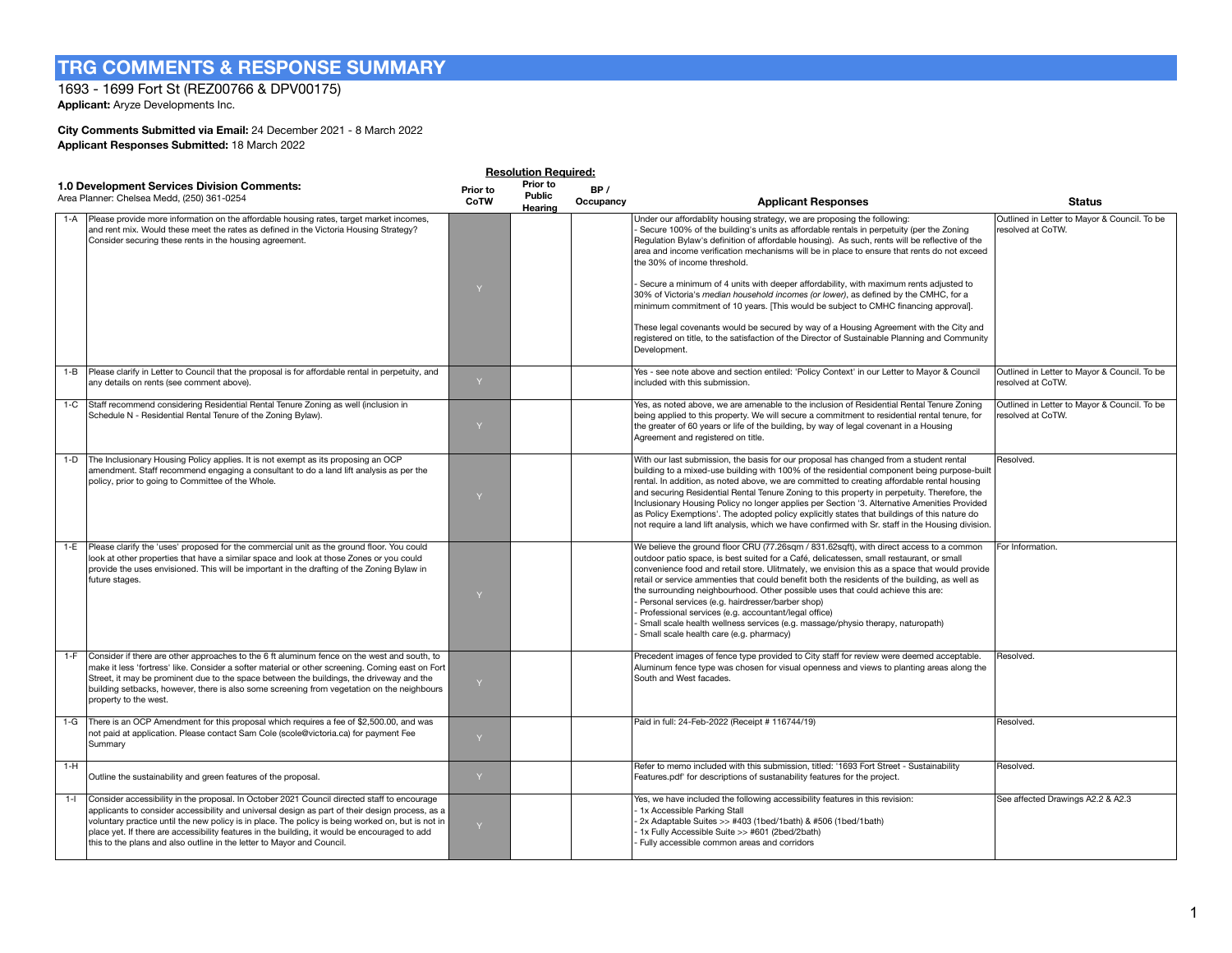| $1 - J$ | As mentioned in TRG, this project is in the Bowker Creek Watershed. The proposal includes<br>rain gardens, etc which are encouraged! Please include a section in the Letter to Mayor and<br>Council on the Bowker Creek, and how the proposal considered the Bowker Creek Blueprint<br>and if there was any engagement with the Friends of Bowker Creek, etc. |  | On-site landscape areas are mass planted with layers of water absorbing native and drought   For Information.<br>tolerant trees and shrubs. A cascade from tall to medium trees, to low shrubs, to<br>groundcover plantings, protects soil from compaction by rain, and provides shade to<br>maintain soil absorbtive qualities. The planted areas serve to slow rainwater runoff through<br>detention, and reduce total runoff quantity through plant evapotransipiration. These are<br>important qualities which adhere to the Bowker Creek Blueprint for sites that are within the<br>upper reaches of the watershed. |                                                              |
|---------|---------------------------------------------------------------------------------------------------------------------------------------------------------------------------------------------------------------------------------------------------------------------------------------------------------------------------------------------------------------|--|--------------------------------------------------------------------------------------------------------------------------------------------------------------------------------------------------------------------------------------------------------------------------------------------------------------------------------------------------------------------------------------------------------------------------------------------------------------------------------------------------------------------------------------------------------------------------------------------------------------------------|--------------------------------------------------------------|
|         | 1-K   Please clarify if the laneway is changing at all on the west side of the property (1610)<br>Belcher)? The survey and site plan are slightly different, and the Arborist Report mentions<br>proposed widening. If it is proposed to be changed, Staff may have further comments, as<br>there may be impacts to trees and Engineering.                    |  | Existing driveway/lane providing access to 1610 Belcher to remain unchanged. Adjacent<br>fencing has been adjusted, and an easement has been proposed to secure site access with<br>no need for driveway widening.                                                                                                                                                                                                                                                                                                                                                                                                       | See affected Drawings: A2.0/Site Plan, C1,<br>LO. L1. L2. L3 |

## **Engineering and Public Works Department Comments:**

**2.0 Land Development Review:**  Contact: Deb Becelaere, Engineering Technologist, at 250.361.0355 or dbecelaere@victoria.ca

|         | 2-A Thank you for indicating the BC Hydro routing on the plans. Please show the proposed        |  | Site plan is now noting this item, and planting areas have been adjusted to suit around | See affected Drawings: A2.0/Site Plan; L1 &    |
|---------|-------------------------------------------------------------------------------------------------|--|-----------------------------------------------------------------------------------------|------------------------------------------------|
|         | service box to the west of the Belcher Street sidewalk (on private property) on L1 and L3 as    |  | service box. Plant quantities have been adjusted                                        |                                                |
|         | the box cannot be planted over.                                                                 |  |                                                                                         |                                                |
| $2 - B$ | With regards to the previous comment that the plans indicate 3 encroachments (bay               |  | SRW Encorachments have now been noted on the plans and an SRW Plan has been             | See affected Drawings: A2.0/Site Plan; and     |
|         | windows) of the building over the proposed SRW on the upper floors, staff has reviewed          |  | included with submission for clarity.                                                   | SRW Plan                                       |
|         | these encroachments and is agreeable to them being over the portion of the SRW as shown.        |  |                                                                                         |                                                |
|         | Please label what these areas are on A2.0. Note that the Statutory Right of Way (SRW)           |  |                                                                                         |                                                |
|         | document must acknowledge these encroachments and the 3 encroachment areas should               |  |                                                                                         |                                                |
|         | be clearly shown and labeled on the SRW plan.                                                   |  |                                                                                         |                                                |
| $2-C$   | The following shall be secured by legal agreement and registered on title prior to establishing |  | Noted: Final details to be coordinated during detail design.                            | Information only: no action action required at |
|         | a date for Public Hearing:                                                                      |  |                                                                                         | this time.                                     |
|         | the Statutory Right of Way (SRW) of 2.745 metres along the Fort Street frontage; terms and      |  |                                                                                         |                                                |
|         | conditions of the SRW must be to the satisfaction of the City Solicitor and the Director of     |  |                                                                                         |                                                |
|         | Engineering and Public Works                                                                    |  |                                                                                         |                                                |
|         |                                                                                                 |  |                                                                                         |                                                |
|         | Proposed Transportation Demand Management programs as listed under the                          |  |                                                                                         |                                                |
|         | <b>Transportation Review comments</b>                                                           |  |                                                                                         |                                                |
|         |                                                                                                 |  |                                                                                         |                                                |
|         | Frontage improvements above and beyond the City's Subdivision and Servicing Bylaw               |  |                                                                                         |                                                |
|         | including the replacement of the easternmost traffic signal base and pole on the Fort Street    |  |                                                                                         |                                                |
|         | frontage; design along Fort Street in accordance with the City's planned All Ages and           |  |                                                                                         |                                                |
|         | Abilities cycling network improvements adjacent to the development site; a 3.0 metre wide       |  |                                                                                         |                                                |
|         | sidewalk adjacent the building on the Fort Street frontage; wheelchair ramp at the corner of    |  |                                                                                         |                                                |
|         | Fort Street and Belcher Avenue; and the design and installation of the rain gardens along the   |  |                                                                                         |                                                |
|         | Fort Street frontage, all to the satisfaction of the Director of Engineering and Public Works   |  |                                                                                         |                                                |
|         |                                                                                                 |  |                                                                                         |                                                |
|         | Sewage attenuation if deemed necessary by the sanitary sewer impact assessment report           |  |                                                                                         |                                                |

### **3.0 Transportation Review:**

Contact: Steve Hutchison, Transportation Planner, at 250-361-0338 or shutchison@victoria.ca

| 3-A The proposed parking variance for the development is significant. Based on the applicant's<br>offer to participate in a car share program, the property's location, exceeding the minimum<br>bicycle parking requirements, and improve the Fort Street frontage for active transportation,<br>the reduction in parking may be supported. To help mitigate some of the anticipated parking<br>shortfall, provide future residents and employees of the building affordable transportation<br>options, and reduce the parking demand on public streets, staff will make a recommendation<br>to Council that the offered TDM programs, including 13 BC Transit EcoPasses, be secured<br>prior to establishing a date for Public Hearing. |  | Noted - we are prepared to provide funds sufficient to secure 13x EcoPasses for the benefit<br>of residents or staff of commercial tenants in the building. We will provide these funds for<br>EcoPasses in lieu of funding BC Transit infrastructure improvements described in Section<br>5.2.2 of the 1-Nov-2021 Parking Variance Study, and we will commit the funds for these<br>passes (per City instructions) upon application approval at CoTW. | To be resolved at CoTW.              |
|-------------------------------------------------------------------------------------------------------------------------------------------------------------------------------------------------------------------------------------------------------------------------------------------------------------------------------------------------------------------------------------------------------------------------------------------------------------------------------------------------------------------------------------------------------------------------------------------------------------------------------------------------------------------------------------------------------------------------------------------|--|--------------------------------------------------------------------------------------------------------------------------------------------------------------------------------------------------------------------------------------------------------------------------------------------------------------------------------------------------------------------------------------------------------------------------------------------------------|--------------------------------------|
| 3-B As a condition of rezoning, staff will make a recommendation to Council that a minimum of<br>13 BC Transit EcoPasses be secured for a minimum of a 3-year term. These passes can be<br>used by the commercial tenants of the building or future residents. The funds for these<br>passes will be used to support BC Transit infrastructure investments in this immediate area<br>and the region generally. These funds will replace the need for development funded<br>improvements described within Section 5.2.2 of the November 1, 2021 Parking Study.                                                                                                                                                                             |  | Noted - see above.                                                                                                                                                                                                                                                                                                                                                                                                                                     | To be resolved at CoTW.              |
| 3-C Please convert one of the proposed parking stalls to an accessible parking stall for building<br>permit submission.                                                                                                                                                                                                                                                                                                                                                                                                                                                                                                                                                                                                                   |  | One proposed parking stall has been identified as an accessible stall.                                                                                                                                                                                                                                                                                                                                                                                 | See affected Drawing: A2.0/Site Plan |